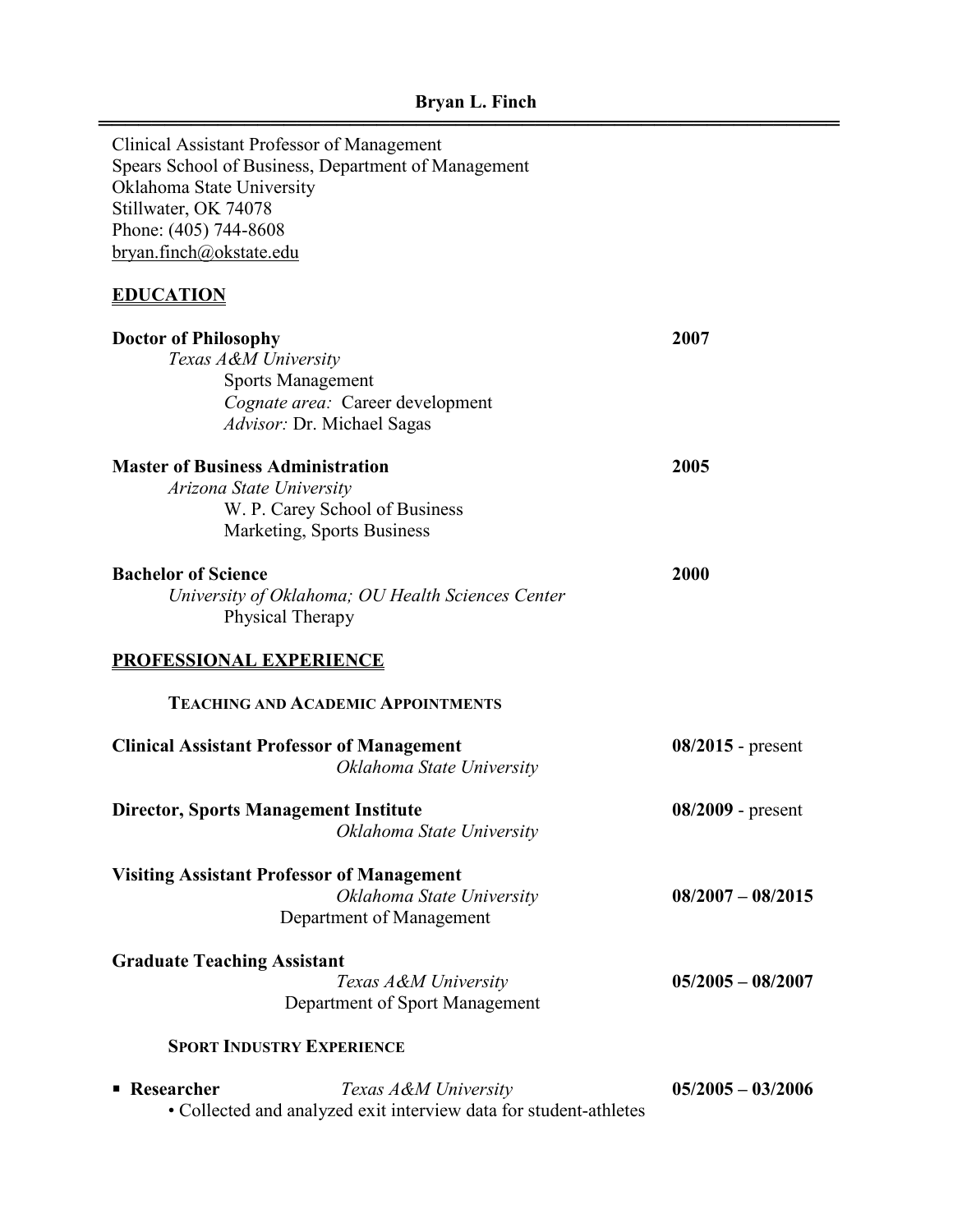• Presented oral and written reports to Athletic Academic Services

## **Marketing Coordinator** *Arizona State University Athletics* **05/2004 – 05/2005**

- Developed plans for Sun Angel Foundation donor activity
- Managed advertising and coordination of ASU football tailgate operations
- Designed and implemented Soccer Marketing Sponsorship Plan
- Facilitated and coordinated on-field football and baseball promotions

### **Marketing Intern, Physical Therapist**

*Athletes Performance, Inc.* **08/2003 – 04/2004** •Researched and designed marketing plan to professional team physicians •Designed individualized physical therapy treatments for elite athletes

### **Physical Therapist**

*Oklahoma Center for Athletes* **03/2001-07/2003** •Designed and implemented individualized therapy treatments for patients and athletes

## **SCHOLARLY ACTIVITY**

# **PUBLICATIONS**

*Refereed Manuscripts*

- Clopton, A. W., & **Finch, B.** (2012). In Search of the Winning Image: Assessing the Connection between Athletics Success on Perceptions of External Prestige. *Journal of Issues in Intercollegiate Athletics*, *5*, 79-95.
- Clopton, A.W., **Finch, B.** (2011). Re-conceptualizing social anchors in community development: Utilizing Social Anchor Theory to create social capital's third dimension. *Community Development: Journal of the Community Development Society,* 42, 70-83.
- **Finch, B**., McDowell, J., & Sagas, M. (2010). An Examination of Racial Diversity in Collegiate Football: A 15 Year Update. *Journal for the Study of Sports and Athletes in Education,* Vol. 42.
- Clopton, A.W., **Finch, B.** (2010). Are College Students 'Bowling Alone?' Accepted for publication in *The Journal of Sport Behavior*, 33(4).
- **Finch, B.** (2009). Investigating college athletes' role identity and self-efficacy for career decision-making. *International Journal of Sport Management*, 10, 427-435.

## *Refereed Abstracts*

Clopton, A. W., Lawrence, K. S., Katz, M., & **Finch, B.** (2012, March). Athletics and the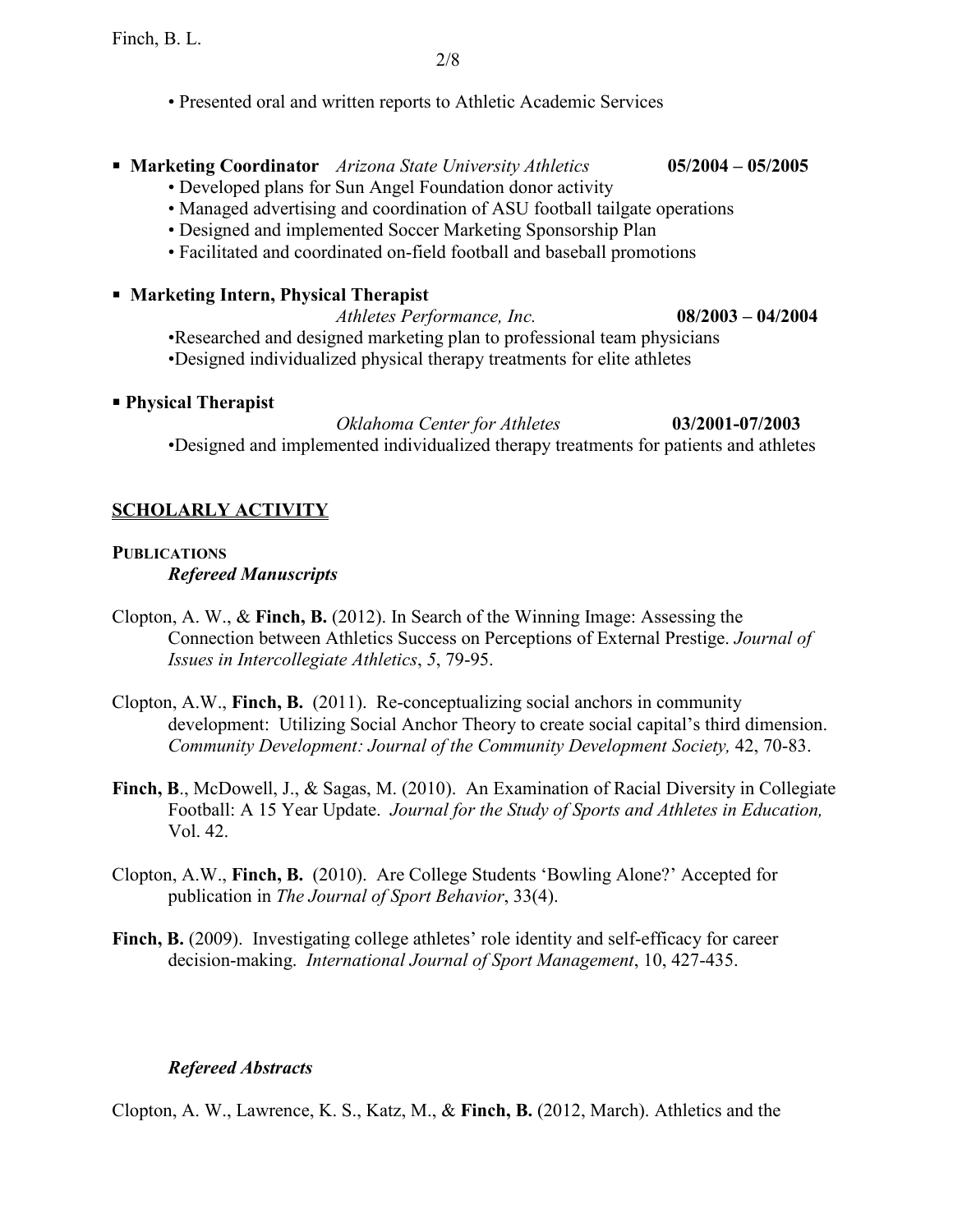Social Anchoring of NCAA Division III Communities. In *Research Quarterly for Exercise and Sport, 83, (*A93-A93).

- Clopton, A.W., Ryan, T.D., & **Finch, B**. (2011). *Prestige and image perceptions of university through team identity. Research Quarterly for Exercise and Sport*, 82(S), A-78.
- Ryan, T.D., Clopton, A.W., & **Finch, B.** (2010). *Athletics success as a mediator of organizational identity, perceived prestige. Research Quarterly for Exercise and Sport*, *81(*S), A-103.
- Clopton, A.W., Ryan, T.D., & **Finch, B**. (2009). Gender differences in college athletics impact upon social capital*. Research Quarterly for Exercise and Sport*, *80*(S).
- Finch, B., & Clopton, A.W. (2009). Examining racial differences in social capital development among college student-athletes. *Research Quarterly for Exercise and Sport*, *80*(S).
- Clopton, A.W., **& Finch, B.** (2009). Vicarious connection of athletics into university identification, adjustment of students. *Research Quarterly for Exercise and Sport*, *80*(S).
- **Finch, B., & Clopton, A.W. (2009). Investigating social capital differences between college** athletes and non-athletes. *Research Quarterly for Exercise and Sport*, *80*(S).
- **Finch, B.**, Sagas, M., Clopton, A.W., & Thornton, J. (2007). Factors influencing college studentathlete overall satisfaction. *Research Quarterly for Exercise and Sport, 78 (S).* A-116- 117.

### *Non-refereed manuscripts*

Dunkerley, M., **Finch, B.,** Rentmeester, A., & Shaff, K. (2005). N.A.A.D.D. Survey Results, *Athletics Administration, 10*, 31-33.

### **TECHNICAL REPORTS**

- **Finch, B.**, & Sagas, M. (2006). Student-athlete exit interview results. Presented to Texas A&M University Athletic Department, Academic Services.
- Sagas, M., & **Finch, B.** (2005). 2005 Excellence in Athletics Cup. Texas A&M University Laboratory for the Study of Intercollegiate Athletics.

#### **PROFESSIONAL PRESENTATIONS**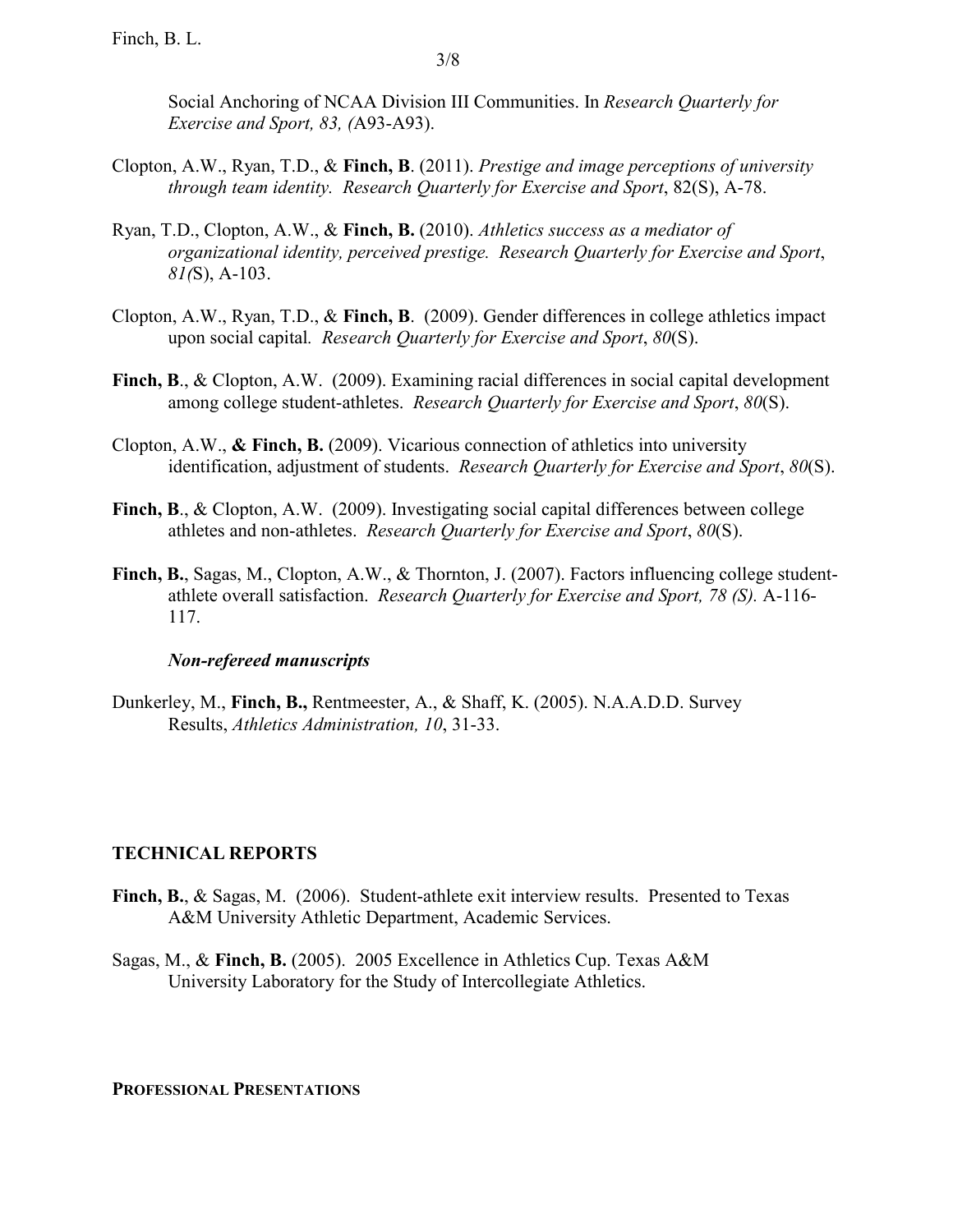## *Refereed*

- **Finch, B.** (2014). *Sport Organizations as Social Anchors in Boston.* Paper presented at the annual Sport, Entertainment, and Venues of Tomorrow Conference, Columbia, SC.
- **Finch, B**., & Clopton, A.W. (2012). *Civic strategy: Can sport organizations serve as social anchors and support sustainable community development?* Paper presented at the Midwest Academy of Management conference, Chicago, IL.
- **Finch, B**., & Clopton, A.W. (2012). *From Seattle to Oklahoma City: Are the Thunder a social anchor?* Paper presented at the North American Society for Sport Management, Seattle, WA.
- Clopton, A.W., Katz, M., & **Finch, B**. (2012). *Athletics and the social anchoring of NCAA Division III communities*. Paper presented at American Alliance of Health, Physical Education, Recreation, and Dance, Boston, MA.
- Katz, M., Clopton, A.W., & **Finch, B**. (2011). *Town and gown? NCAA Division III athletics as social anchors.* Poster presented at the annual conference for the Sport Marketing Association, Houston, TX.
- **Finch, B**. & Clopton, A. W. (2011). *Big-time athletics and the 'collegiate ideal'.* Poster to be presented at the annual Sports Marketing Association conference, Houston, TX.
- Clopton, A. W., Katz, M., & **Finch, B**. (2011). *Town and gown? NCAA division III athletics as social anchors.* Poster to be presented at the annual Sports Marketing Association conference, Houston, TX.
- Clopton, A. W., Ryan, T. D., & **Finch, B.** (2011). *Exploring the use of team identification to deliver perceptions of prestige at the NCAA divisions II and III*. Poster presented at the annual American Alliance of Health, Physical Education, Recreation, and Dance conference, San Diego, CA.
- Clopton, A. W., Waltemeyer, S. D., & **Finch, B**. (2010). *Using professional sport for community enhancement.* Paper presented at the annual conference for the North American Society for the Sociology of Sport, San Diego, CA.
- **Finch, B**. & Clopton, A.W. (2010). *Examining sport as a social anchor in community and campus development.* Paper presented at the annual conference for the American Institute of Higher Education, Williamsburg, VA.
- **Finch, B**., & Clopton, A.W. (2010). *A tale of two cities: A case study on New Orleans and Oklahoma City and their sport connections.* Paper presented at the annual Hawaiian International Conference on Business, Honolulu, HI.
- **Finch, B**., & Clopton, A.W. (2010). *Utilizing Social Anchor Theory to create social capital's third dimension: A re-conceptualization of social anchors in community development and*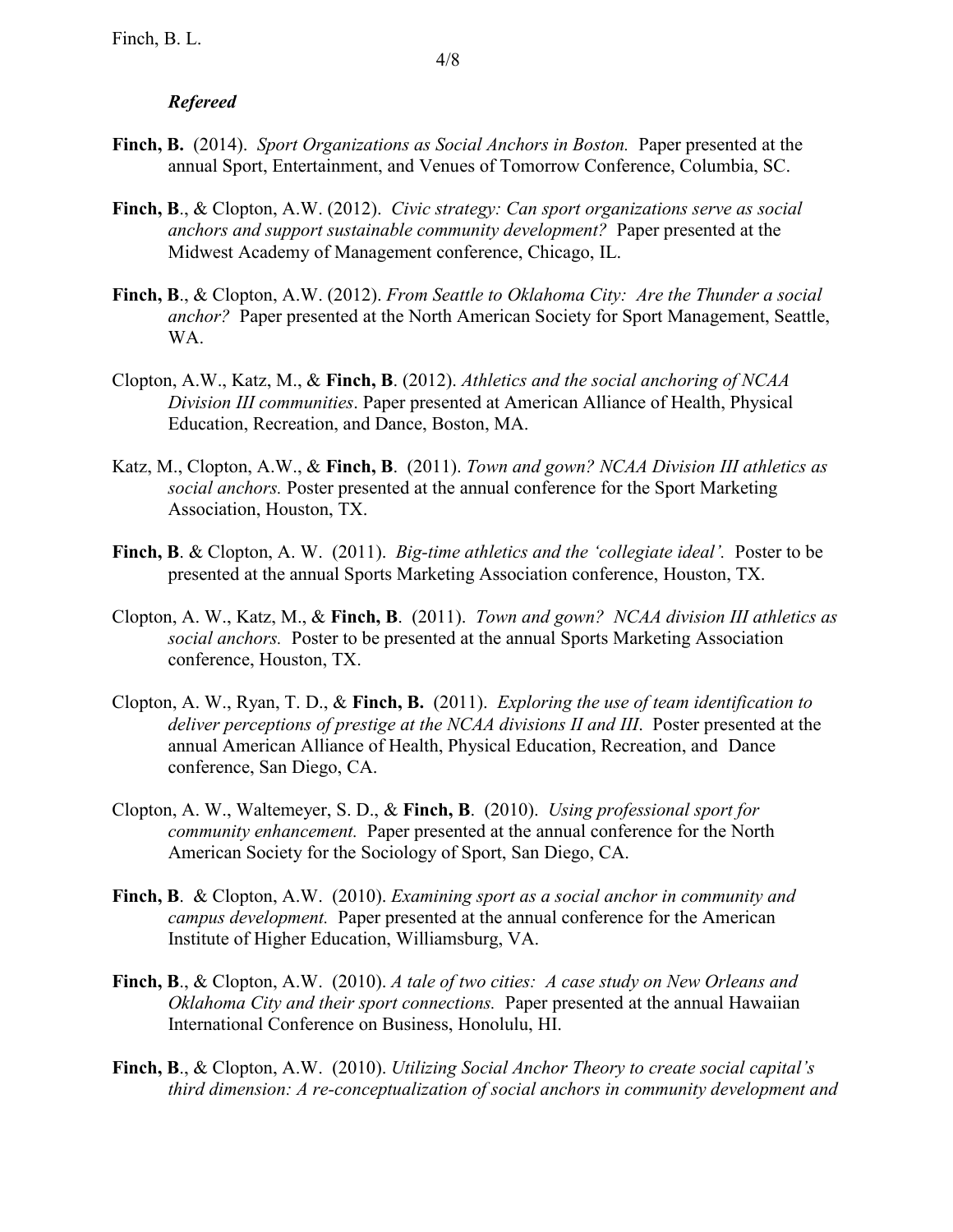*differentiation.* Poster presented at the annual Hawaiian International Conference on Business, Honolulu, HI.

- Clopton, A.W., **Finch, B.**, & Ryan, T.D. (2010). *Intercollegiate athletics' impact upon member commitment and construed external image.* Poster presented at the annual conference for the North American Society for Sport Management, Tampa, FL.
- **Finch, B.** , & Clopton, A.W. (2010). *A qualitative investigation of the effect of athletics on college student team identity, university identity, and perceived external prestige.* Poster presented at the annual conference for the North American Society for Sport Management, Tampa, FL.
- Clopton, A. W., Ryan. T. D., & **Finch, B.** (2010). *Athletics Success as a Mediator of Organizational Identity, Perceived Prestige.* Paper presented at the annual conference for the American Alliance of Health, Physical Education, Recreation, and Dance, Indianapolis, IN.
- **Finch, B**., & Clopton, A. W. (2009). *Reexamining Communal Benefits of Team Identity for College Students: An Analysis of Social Capital and Student Adjustment.* Paper presented at the annual conference for the Sports Marketing Association, Cleveland, OH.
- **Finch, B**., & Clopton, A. W. (2009). *Examining the Role of Athletics in the Development of University Image Among College Students.* Poster presented at the annual conference for the Sports Marketing Association, Cleveland, OH.
- **Finch, B**., & Clopton, A. W. (2009). *Examining Racial Differences in Social Capital Development Among College Student Athletes.* Poster presented at the annual conference for the American Alliance of Health, Physical Education, Recreation, and Dance, Tampa, FL.
- **Finch, B**., & Clopton, A. W. (2009). *Investigating Social Capital Differences Between College Athletes and Nonathletes.* Poster presented at the annual conference for the American Alliance of Health, Physical Education, Recreation, and Dance, Tampa, FL.
- Clopton, A. W., Ryan. T. D., & **Finch, B.** (2009). *Gender Differences in College Athletics Impact on Social Capital*. Poster presented at the annual conference for the American Alliance of Health, Physical Education, Recreation, and Dance, Tampa, FL.
- Clopton, A.W., **Finch, B.** (2009). *Vicarious Connection of Athletics Into University Identification, Adjustment of Students.* Poster presented at the annual conference for the American Alliance of Health, Physical Education, Recreation, and Dance, Tampa, FL.
- Clopton, A. W. & **Finch, B.** (2009). *Perceived external prestige and athletics success.* Paper presented at North American Society for Sport Management, Columbia, S.C.
- **Finch, B.** (2008). *A Qualitative Investigation of College Athlete's Role Identities and Career Development*. Paper presented at the inaugural conference for the College Sport Research Institute, Memphis, TN.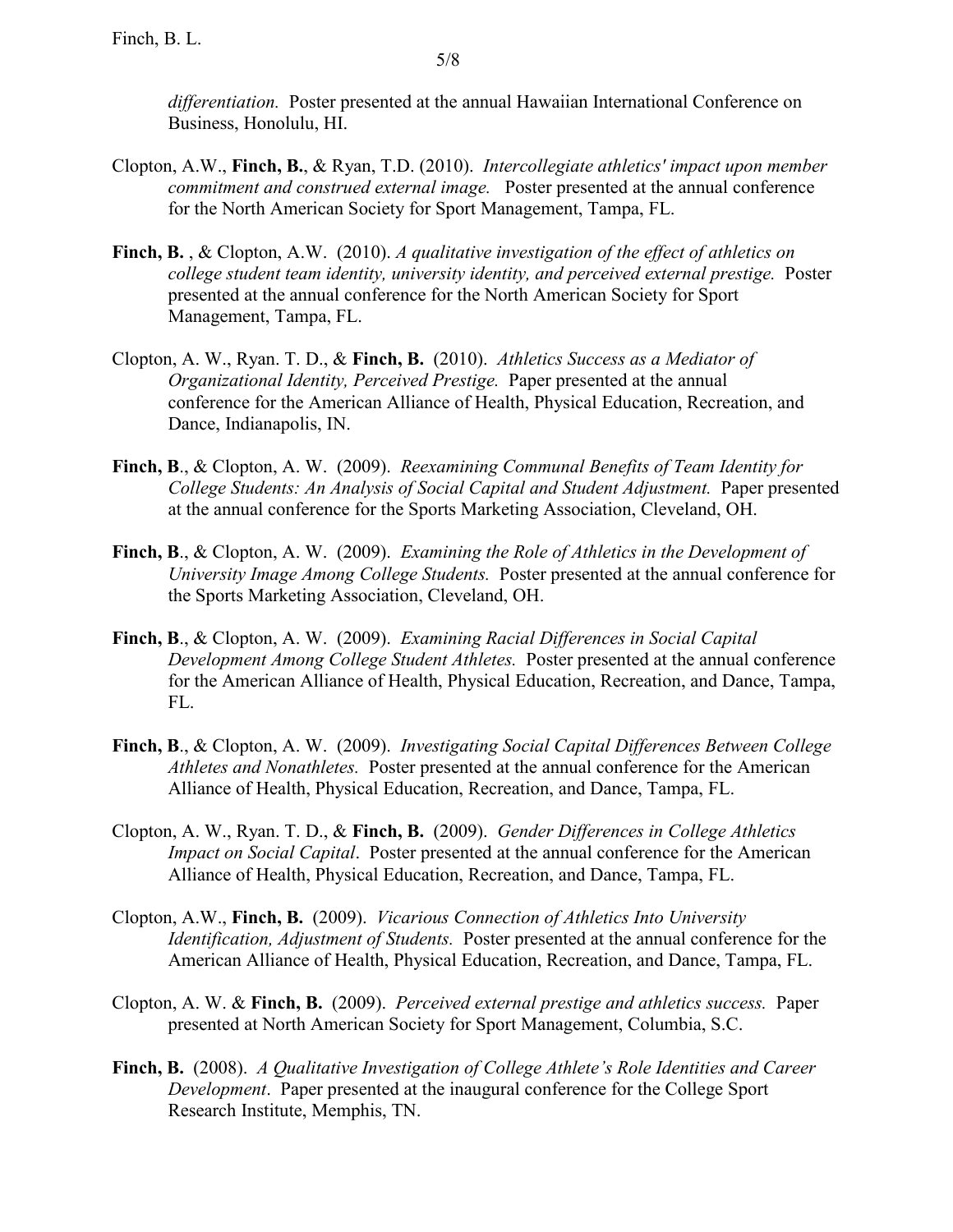- Clopton, A.W., **Finch, B.**, & Ryan, T.D. (2008). *Perceptions of the impact of intercollegiate athletics along race and athlete status.* Poster presented at the inaugural scholarly conference for the College Sport Research Institute, Memphis, TN.
- Clopton, A.W. & **Finch, B.** (2008). *Bridging social capital: Using intercollegiate athletics to generate social networks on campus.* Poster presented at the inaugural scholarly conference for the College Sport Research Institute, Memphis, TN.
- Clopton, A.W. & **Finch, B.** (2008). *Examining the presence of athletics upon student social capital*. Poster submitted for presentation at the annual conference for the Association for the Study of Higher Education, Jacksonville, FL.
- Clopton, A.W. & **Finch, B.** (2008). *College sport and social capital: Are students 'bowling alone'?* Paper presented at the annual conference for the North American Society for Sport Management, Toronto, OT, CA.
- **Finch, B.**, Sagas, M., Clopton, A.W., & Thornton, J. (2007). *Factors influencing college studentathlete overall satisfaction.* Poster presented at the annual conference for the American Alliance of Health, Physical Education, Recreation, and Dance, Baltimore, MD.
- **Finch, B.**, & Sagas, M. (2007). *An examination of racial diversity in collegiate football: a 15 year update.* Poster presented at the annual conference of the North American Society for Sports Management, Ft. Lauderdale, FL.
- **Finch, B.**, & Sagas, M. (2007). *Investigating college athletes' role identity and career decisionmaking self-efficacy.* Poster presented at the annual conference of the North American Society for Sports Management, Ft. Lauderdale, FL.
- **Finch, B.,** Keiper, P., & Sagas, M. (2006). *NCAA coaches' perceptions of important factors in the recruiting process*. Poster presented at the annual conference of the North American Society for Sports Management, Kansas City, MO.
- Sagas, M., Cunningham, G. B., & **Finch, B.** (2006). *Establishing a measure of organizational effectiveness in US intercollegiate athletics.* Paper presented at the 2006 Commonwealth Games International Sport Conference, Melbourne, Australia.
- **Finch, B.**, & Dunkerley, M. (2005) *N.A.A.D.D. Survey Results*. Paper presented at the National Association of Collegiate Directors of Athletics national conference, Orlando, FL.

#### *Other presentations*

- **Finch, B.** (2014). *Curriculum ideas and practices in sports business programs*. Served as chair and facilitator, Alliance for Sport Business annual meeting, Tampa, FL.
- **Finch, B.** & Foster, S. (2013). *Best Practices in Teaching Sharing Session.* Presented at Alliance for Sports Business annual meeting, Chicago, IL.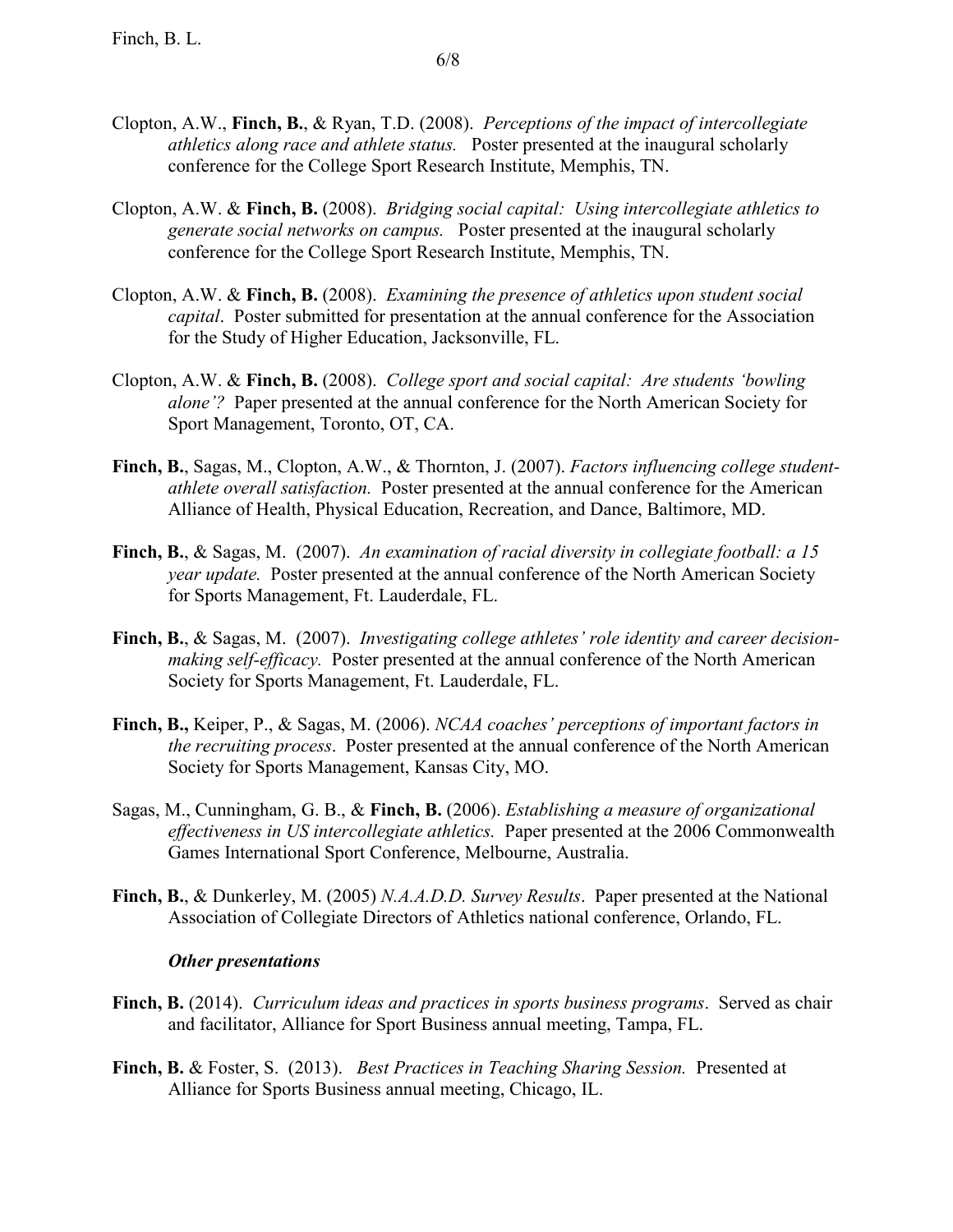Finch, B. L.

## **ADDITIONAL RESEARCH**

Reviewer, *Community Development*, 2012, 2015.

Reviewer, *Journal of Career Development*, 2014.

Reviewer, *Sport, Business, Management: an International Journal,* 2012.

Reviewer, *Quest*, 2011.

Reviewer, *Research Quarterly for Exercise and Sport*, 2009.

Research team member for Big XII Conference football championship economic impact study; San Antonio, TX, December, 2007.

## **ACADEMIC ACTIVITY Courses Taught**

Oklahoma State University

BADM 4050/5200: Sports Business Travel courses: Australia, Phoenix, Washington D.C., Montreal & Boston (2011-present) MGMT 4843/5800: Strategic Sports Management (2011-present) MGMT 4943/5500: International Sports Management (2010-present) MGMT 4743: Advanced Sports Management (2008 – present) MGMT 3943/5643: Sports Management (2007 – present) MGMT 4850: Independent Study- Sport Internships (2007 – present)

## Oklahoma State University - Tulsa

MGMT 3943: Sports Management (summers 2007 - present)

## Texas A&M University

KINE 422: Financing Sport Organizations (fall 2006 & spring 2007) KINE 422: Financing Sport Organizations (summer 2006, Teaching Internship) KINE 336: Diversity in Sport Organizations- Web based (2006, 2007 G.A.)

## **Awards/Achievements**

*Oklahoma State University*

- Director of Sports Management Institute (SMI)
- Organizer and host of SMI Sports Career Symposium, November 2009
- Sponsoring faculty member for Sports Management Club

*Texas A&M University*

• Graduate student scholarship and tuition waiver award winner